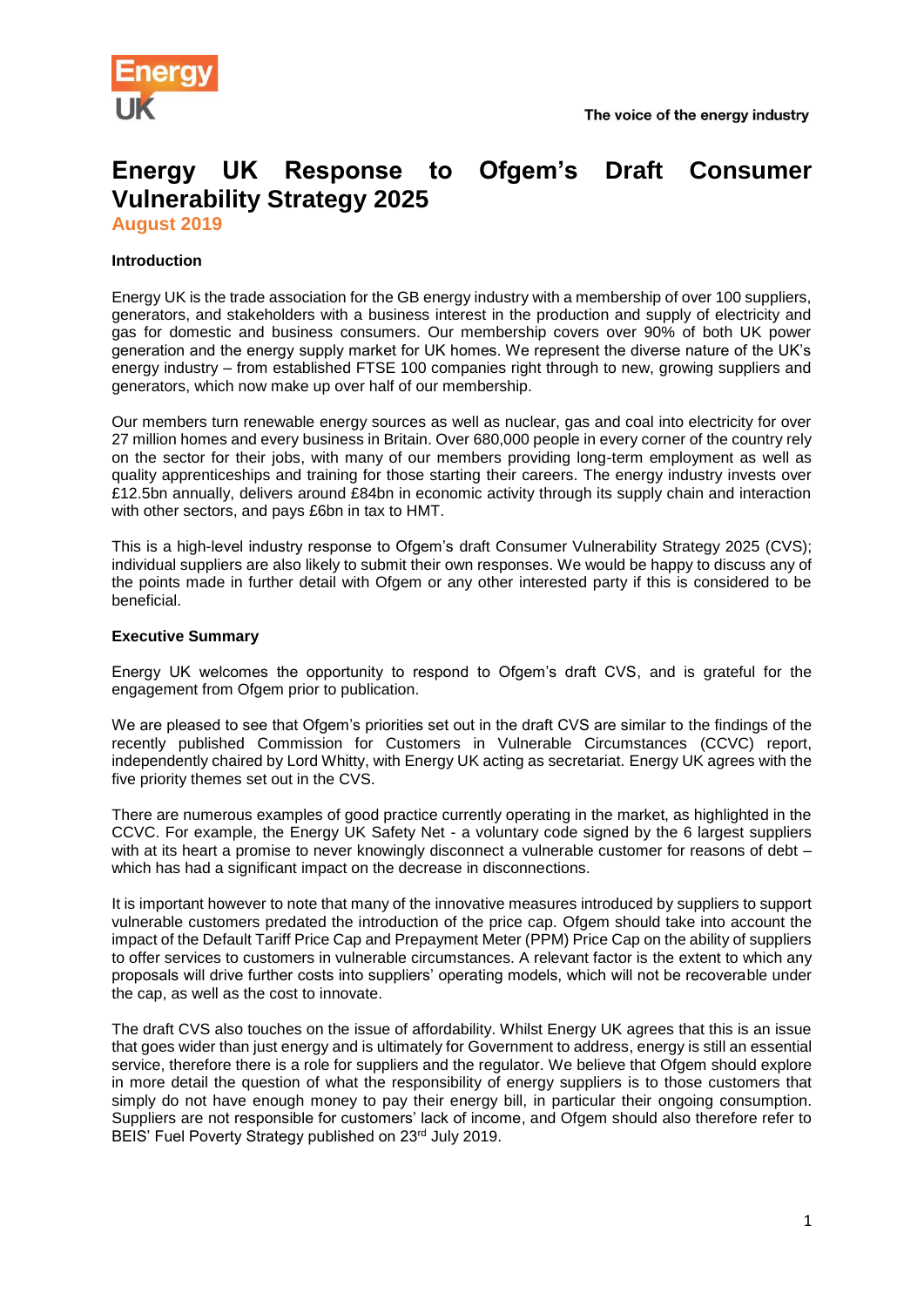

### The voice of the energy industry

Energy UK also feels strongly that Ofgem should come forward with more detail on their planned approach to price comparison websites (PCWs) and third party Intermediaries (TPIs), with a focus on more effective regulation of them. An increasing number of customers use this approach to find an energy supplier, and so we would like to see Ofgem be clear on their position on a robust regulatory regime for PCWs. This is important as for example, some PCWs and TPIs do not consider the financial implications of a customer moving from a supplier who is part of the Warm Home Discount scheme to a supplier that isn't. Therefore, any cost savings can be wiped out by the fact the new supplier is not part of the scheme.

Also, Energy UK members welcome Ofgem recognising within the draft strategy that customers might not wish to be labelled as vulnerable. This is something our members have experienced first-hand during interactions with customers. While Ofgem does not intend to change their definition of vulnerable, we would encourage them to remain mindful of how the term can be interpreted now and in the future.

# **Specific Questions:**

## **Question 1: Do you agree with the five priority themes and the outcomes we will aim for (as set out in chapter 3-7 and annex 2)?**

Energy UK broadly agrees with the five priority themes and outcomes that Ofgem will aim for as set out in the CVS. We note the alignment between the themes identified by Ofgem and the findings of the CCVC.

We would like Ofgem to provide more detail around its plans on self-disconnection. There has been great progress made on disconnections for reasons of debt on credit meters, with Ofgem's most recent Vulnerability Report highlighting that there were only 17 disconnections for this in the UK last year. We would also highlight Energy UK's PPM principles that currently exist to provide additional protections for PPM customers, with 16 suppliers now signed up.

We do, however, recognise that the number of PPM customers self-disconnecting has not decreased in recent years, as borne out by a 2017 Citizens Advice survey on this, which stated that c.140,000 households self-disconnected. Of particular concern was that the survey found that only 9% of PPM customers who self-disconnected actually contacted their supplier. This, therefore, makes it hard for suppliers to actually be aware when a customer has self-disconnected, and means suppliers cannot offer the help and support the vast majority would like to.

It is important to recognise that there is no 'easy-fix' for this issue. With traditional PPMs suppliers have very limited information about customer behaviour based on vends, making it hard for suppliers to accurately monitor and identify self-disconnection and self-rationing. Based on what limited information they have at their disposal, suppliers then have to make difficult decisions about how and when to intervene in their customers' lives. We note that Smart PPMs will help suppliers to address these limitations. It should be noted however that self-disconnection can be a genuine choice in some cases, particularly gas in the summer and in holiday homes. Self-rationing can also be indicative behaviour of a customer simply seeking to be more energy efficient by reducing their consumption.

The CVS also does not currently distinguish between self-disconnection and self-rationing, which had previously been an area of focus for Ofgem, therefore it would be useful if Ofgem could offer more detail on this, and how self-rationing is defined.

It is important to note that a major factor as to why customers self-disconnect and self-ration is the wider issue of affordability, as Ofgem notes in the draft CVS. Suppliers are seeing more and more customers struggling to make ends meet. This is part of a wider discussion to be had around where responsibility lies. This is not simply an issue of energy prices or fuel poverty, but poverty more generally, and Ofgem, therefore, need to recognise this issue when considering self-disconnection and self-rationing. Within this are the problems that have been caused by the roll-out of Universal Credit, which highlight the wider role that Government has in this. We also note the role for improved energy efficiency, including better targeting of the ECO, as a long term, enduring solution to helping with the affordability of energy.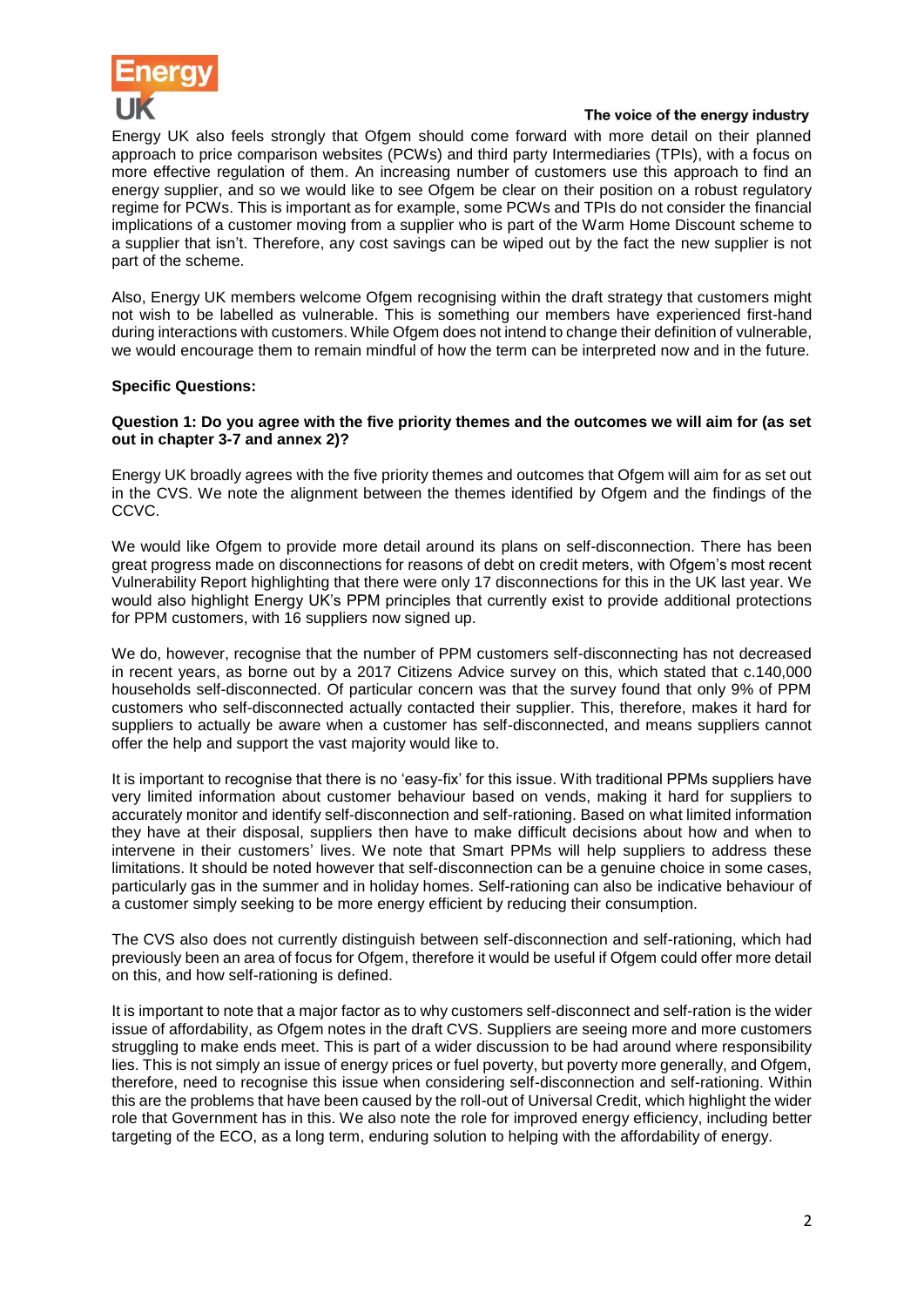

#### The voice of the energy industry

**Question 2: Do you agree with our approach on affordability? While we recognise this is a concern for many consumers in vulnerable situations, we think addressing wider affordability pressures is mainly a matter for government to address.**

Energy UK recognises that affordability is an issue that goes much further than just energy, and agrees that it is ultimately a matter for Government to address. However, as energy is an essential service there is still a role for both the regulator and suppliers, so we believe this is an area that Ofgem should still focus on.

Within this, there is a need to identify customers who won't pay rather than those that can't pay, and therefore a clearer indication of what the responsibility is of a supplier towards customers who simply cannot afford to pay for their energy. There is also an ongoing issue with unpaid gas and electric. defined by Energy UK and our members as an account where the collection process has been exhausted – the supplier can't execute a warrant, can't install a PPM, can't or won't disconnect due to policy reasons, and the customer has been in debt for over 90 days. Disconnection in theory can be an option but many suppliers have moved away from this for policy reasons. Energy UK are doing further work on this and will be submitting data to Ofgem soon.

The challenges that exist around affordability have placed an increased demand on debt advice services. The need to adequately fund these services risks creating a twofold cost for suppliers: firstly, through the initial cost of serving a customer who is in debt, and secondly through paying to fund advice services for indebted customers. This reinforces the importance of addressing the question of the degree of responsibility that energy suppliers should hold for those customers that simply do not have enough income to cover their energy bill.

We would like to see Ofgem and the Department for Work and Pensions (DWP) work together on the Third Party Deductions process, to review and remove any conflict between current obligations in the supply licence and the rules set out by DWP. This is specifically mentioned by Citizens Advice in its Supply and Demand report. The existing arrangements under Universal Credit, whereby Fuel Direct only operates as a debt repayment scheme rather than an ongoing payment scheme, risks making life more difficult for customers who would prefer to manage their finances through a more stable arrangement.

Ofgem should also focus on engaging with HMT on the proposed Breathing Space scheme in order to ensure the unique challenges faced by energy are incorporated in the policy and that it can be enforced.

#### **Question 3: What more could be done through energy regulation to assist consumers in vulnerable situations in the longer term? How should any such further measures be funded?**

The CCVC came up with detailed recommendations for Ofgem as the energy regulator, a number of which Energy UK and our members agree with. We would like to see more detail from Ofgem as to whether they will commit to them and what further actions are being taken.

It is welcome that work is already underway by Ofgem which would meet some of the recommendations by the CCVC, such as reform of market entry requirements, making better use of powers to require information from suppliers as to how they will meet the needs of customers in vulnerable circumstances, and making key information more readily available. However, there remains two key recommendations from the CCVC that Energy UK believes Ofgem should focus their efforts on:

- Government and Ofgem should work together to ensure there is a robust and appropriate regulatory consumer protection regime in place for price comparison websites and automated switching services. – *Energy UK believe this a key recommendation, and would welcome further detail from Ofgem on their priorities for achieving this. Currently the CVS recognises the limits of PCWs but does not go into detail on further regulation, and we therefore do not believe what is currently in the CVS is enough. We would ask for more detail on Ofgem's position on a robust regulatory regime for PCWs.*
- Government and Ofgem should work together to ensure there is a robust and appropriate regulatory regime in place for all companies supplying domestic customers with energy. This includes district